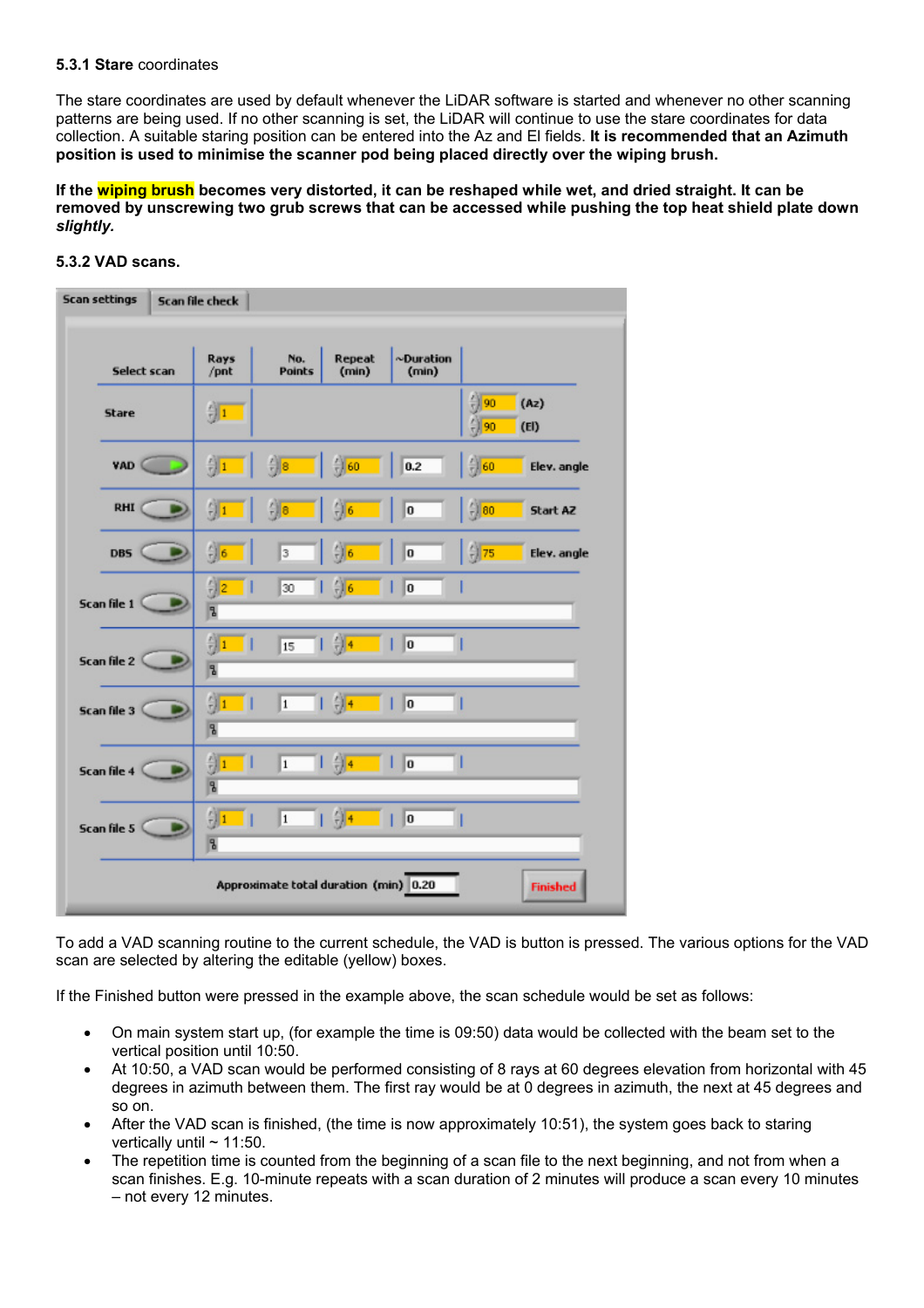# **5.3.3 RHI scans.**

| <b>Scan settings</b> | Scan file check                 |                                       |                                  |                    |                                      |                 |
|----------------------|---------------------------------|---------------------------------------|----------------------------------|--------------------|--------------------------------------|-----------------|
| Select scan          | Rays<br>$/$ pnt                 | No.<br><b>Points</b>                  | Repeat<br>(min)                  | ~Duration<br>(min) |                                      |                 |
| <b>Stare</b>         | $\frac{7}{3}$ 1                 |                                       |                                  |                    | $\frac{2}{3}$ 90<br>$\frac{2}{3}$ 90 | (Az)<br>(EI)    |
| VAD <sup>(</sup>     | $\frac{2}{3}$ 1                 | $\frac{r}{r}$ 8                       | $\frac{7}{7}$ 60                 | 0.2                | $\frac{2}{3}$ 60                     | Elev. angle     |
| <b>RHI</b>           | $\frac{2}{3}$                   | $^{2}$ 18<br>- 11                     | $\frac{2}{7}$ 120                | 0.45               | $\frac{7}{7}$ 90                     | Start AZ        |
| <b>DBS</b>           | $\frac{2}{3}$ 6                 | 3                                     | $^{47}_{7}$ 6                    | o                  | $\frac{7}{2}$ 75                     | Elev. angle     |
| Scan file 1          | $\frac{7}{3}$ 2<br>ш<br>E       | 30                                    | $\left  \right $ $\frac{2}{3}$ 6 | $\ 0\ $<br>n l     |                                      |                 |
| Scan file 2          | 领工<br>п<br>E                    | 15                                    | $\overline{1}$ $\frac{4}{9}$     | 0<br>П             |                                      |                 |
| Scan file 3          | $\frac{2}{3}$<br>П<br>2         | $\overline{1}$                        | $\frac{4}{3}$                    | П<br>$\ 0\ $       |                                      |                 |
| Scan file 4          | $\frac{r}{r}$ 1<br>Ш<br>5       | $\vert$ 1                             | $\frac{7}{2}$ 1                  | $\sqrt{0}$         |                                      |                 |
| Scan file 5          | $\frac{1}{2}$<br>$\overline{a}$ | $\vert$ 1                             | $\frac{1}{2}$                    | $\ 0\ $            |                                      |                 |
|                      |                                 | Approximate total duration (min) 0.65 |                                  |                    |                                      | <b>Finished</b> |

The input parameters for an RHI scan are similar to those of the VAD type. The starting azimuth will be the bearing of the first point at 0 degrees elevation. For the example above, the scanner will move to 10 degrees elevation for the next point, then to 20 degrees etc. finishing at 180 degrees elevation (or 0 degrees at 270 degrees azimuth equivalent). The RHI always starts and finishes at the horizontal orientation.

The RHI example above will repeat every 2 hours. As the VAD is set to repeat every hour, they will coincide every 3<sup>rd</sup> hour. In that situation, the VAD scan will execute, immediately followed by the RHI scan. As usual, the system will be orientated in the stare mode when no other scan types are in progress.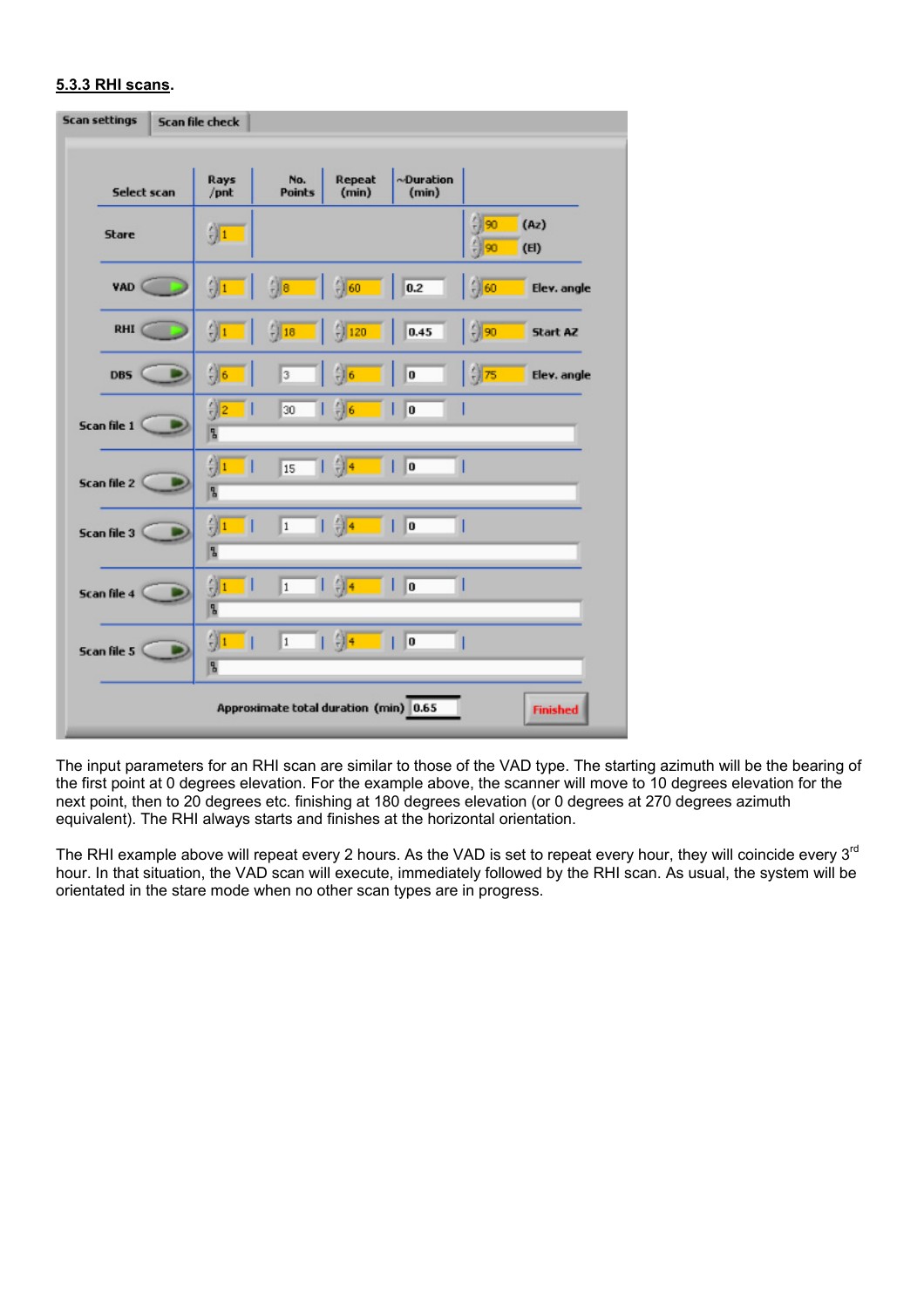# **5.3.4 Wind profile.**

| <b>Scan settings</b><br>Scan file check                  |  |                                           |                      |                                                                                     |                                              |                              |              |
|----------------------------------------------------------|--|-------------------------------------------|----------------------|-------------------------------------------------------------------------------------|----------------------------------------------|------------------------------|--------------|
| Select scan                                              |  | Rays<br>/pnt                              | No.<br><b>Points</b> | Repeat<br>(min)                                                                     | $\sim$ Duration<br>(min)                     |                              |              |
| <b>Stare</b>                                             |  | $\frac{\kappa}{\pi}$ 1                    |                      |                                                                                     |                                              | $^{2}$ 90<br>$^{21}_{12}$ 90 | (Az)<br>(EI) |
| <b>VAD</b>                                               |  | $\frac{E}{12}$ 1                          | $\frac{1}{2}$ 8      | $\frac{2}{7}$ 60                                                                    | 0.2                                          | $\frac{1}{10}$ 60            | Elev. angle  |
| <b>RHI</b>                                               |  | $\frac{F_{\text{H}}}{F_{\text{H}}}$ 1     | $\frac{2}{3}$ 18     | $\frac{2}{7}$ 120                                                                   | 0.45                                         | $\frac{2}{7}$ 90             | Start AZ     |
| <b>DBS</b>                                               |  | $\frac{1}{12}$ 2                          | 3                    | $\frac{2}{7}$ 20                                                                    | 0.15                                         | $\frac{7}{10}$ 60            | Elev. angle  |
| Scan file 1                                              |  | $\frac{E}{T}$ 2<br>$\overline{a}$         | 30                   | $\frac{2}{7}$ 6<br>п                                                                | o                                            |                              |              |
| Scan file 2                                              |  | $\frac{2}{3}$ 1<br>- 1<br>$\overline{a}$  | 15                   | $1 \frac{2}{3}$ 4 1 0                                                               |                                              |                              |              |
| Scan file 3                                              |  | $\frac{2}{2}$ 1<br>- 11<br>P.             | $\overline{1}$       | $  \frac{4}{7}$                                                                     | $\blacksquare$ $\blacksquare$ $\blacksquare$ |                              |              |
| Scan file 4                                              |  | $\frac{r}{r}$ 1<br>a se<br>$\overline{a}$ | $\mathbf{1}$         | $\frac{7}{7}$ 4<br>. .                                                              | $\blacksquare$                               |                              |              |
| Scan file 5                                              |  | $\frac{1}{2}$ 1<br>П<br>$\overline{a}$    | 1                    | $\frac{1}{2}$ $\frac{1}{2}$ $\frac{1}{2}$ $\frac{1}{2}$ $\frac{1}{2}$ $\frac{1}{2}$ | lo                                           |                              |              |
| Approximate total duration (min) 0.80<br><b>Finished</b> |  |                                           |                      |                                                                                     |                                              |                              |              |

The wind profile pattern emulates the RADAR wind profiler method of scanning 3 beams, one vertically pointing, one at a set elevation angle, to the North and another towards the East – **providing that the current bearing is set correctly.**

The options available for the wind profile scan are to set the elevation angle (from horizontal) and the number of rays averaged for each position.